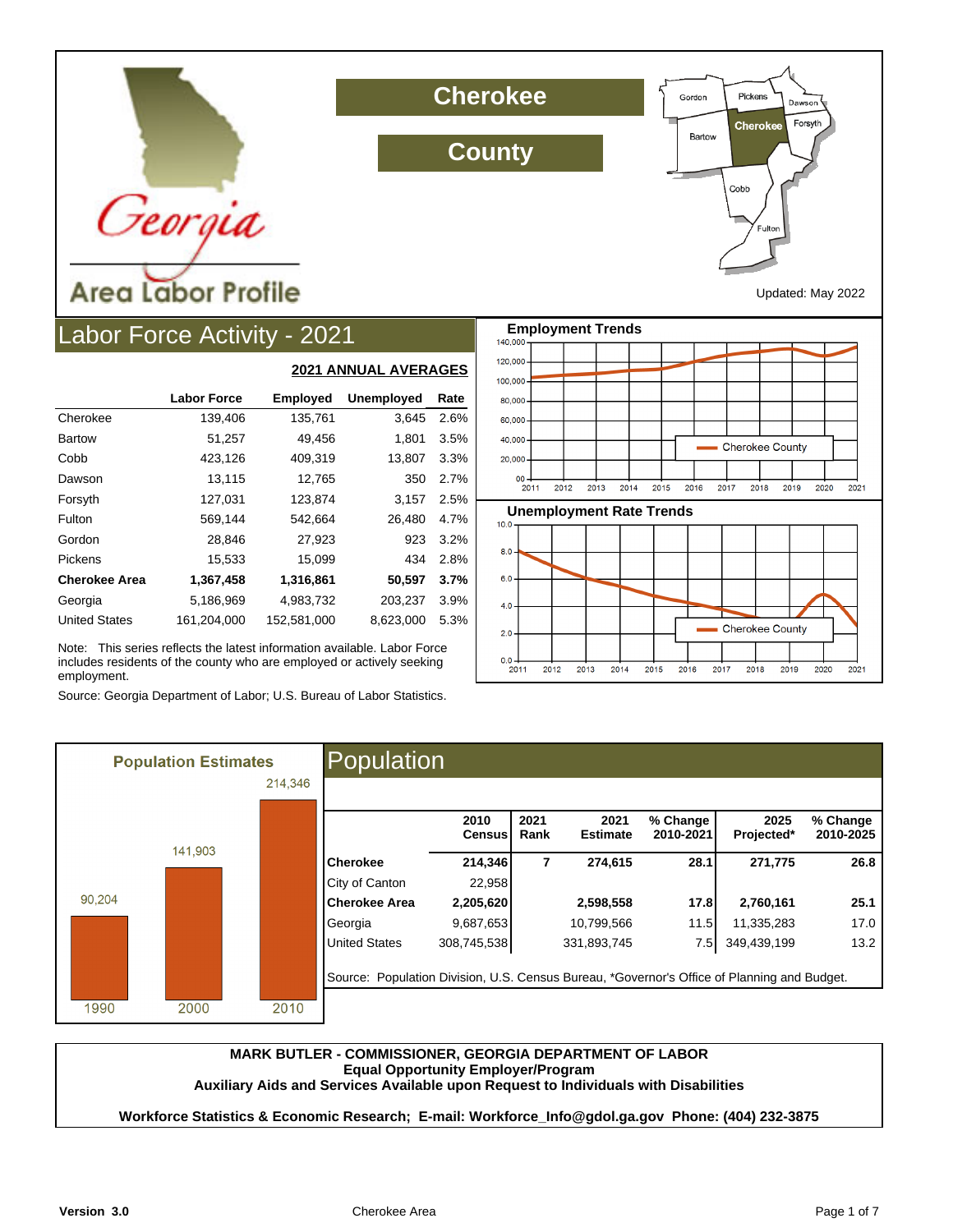# Industry Mix - 4th Quarter of 2021

|                                                        | <b>Cherokee</b> |                   |                | <b>Cherokee Area</b> |                |                   |                |                |
|--------------------------------------------------------|-----------------|-------------------|----------------|----------------------|----------------|-------------------|----------------|----------------|
|                                                        | <b>NUMBER</b>   | <b>EMPLOYMENT</b> |                | <b>WEEKLY</b>        | <b>NUMBER</b>  | <b>EMPLOYMENT</b> |                | <b>WEEKLY</b>  |
| <b>INDUSTRY</b>                                        | OF FIRMS        | <b>NUMBER</b>     | <b>PERCENT</b> | <b>WAGE</b>          | OF FIRMS       | <b>NUMBER</b>     | <b>PERCENT</b> | <b>WAGE</b>    |
| Goods-Producing                                        | 1,143           | 11,374            | 17.1           | 1,331                | 9,082          | 147,950           | 9.8            | 1,679          |
| Agriculture, Forestry, Fishing and Hunting             | 27              | 109               | 0.2            | 1,162                | 181            | 852               | 0.1            | 1,088          |
| Mining, Quarrying, and Oil and Gas                     |                 |                   |                |                      |                |                   |                |                |
| Extraction                                             | 3               | 50                | 0.1            | 1,334                | 32             | 748               | 0.0            | 1,859          |
| Construction                                           | 868<br>245      | 5,022<br>6,193    | 7.6<br>9.3     | 1,495<br>1,201       | 6,160<br>2,709 | 65,104<br>81,246  | 4.3<br>5.4     | 1,831<br>1,562 |
| Manufacturing                                          |                 |                   |                |                      |                |                   |                |                |
| Food                                                   | 16              | 878               | 1.3            | 893                  | 257            | 10,343            | 0.7            | 1,149          |
| Beverage and Tobacco Product                           | 6<br>3          | 87<br>17          | 0.1<br>0.0     | 523<br>745           | 83<br>50       | 3,565<br>2,798    | 0.2<br>0.2     | 1,224<br>1,113 |
| <b>Textile Mills</b>                                   |                 |                   |                |                      |                |                   |                |                |
| <b>Textile Product Mills</b>                           | 8<br>1          | 201<br>$\star$    | 0.3<br>$\star$ | 1,006<br>$\star$     | 109<br>36      | 7,690<br>372      | 0.5<br>0.0     | 1,162<br>1,305 |
| Apparel                                                | $\overline{2}$  |                   | $\star$        | $\star$              | 9              | 43                | 0.0            | 1,812          |
| Leather and Allied Product<br><b>Wood Product</b>      | 12              | 167               | 0.3            | 968                  | 92             | 2,988             | 0.2            | 1,587          |
|                                                        | 3               | 83                | 0.1            | 1,938                | 48             | 2,493             | 0.2            | 1,927          |
| Paper                                                  | 19              | 166               | 0.2            | 997                  | 270            | 3,828             | 0.3            | 1,216          |
| <b>Printing and Related Support Activities</b>         |                 | $\star$           | $\star$        | $\star$              |                |                   |                |                |
| Petroleum and Coal Products                            | 1               |                   |                |                      | 15<br>247      | 216               | 0.0            | 1,456          |
| Chemical                                               | 15              | 91                | 0.1            | 1,494                |                | 5,428             | 0.4            | 2,248          |
| <b>Plastics and Rubber Products</b>                    | 10              | 548               | 0.8            | 899                  | 113            | 7,955             | 0.5            | 1,236          |
| Nonmetallic Mineral Product                            | 17              | 170<br>$\star$    | 0.3<br>$\star$ | 1,438<br>$\star$     | 151            | 2,893             | 0.2            | 1,518          |
| <b>Primary Metal</b>                                   | 3<br>32         |                   |                |                      | 20<br>287      | 1,209             | 0.1            | 1,673          |
| <b>Fabricated Metal Product</b>                        |                 | 1,018             | 1.5            | 1,524                |                | 6,464             | 0.4            | 1,554          |
| Machinery                                              | 20              | 469               | 0.7            | 1,317                | 161            | 2,637             | 0.2            | 1,655          |
| <b>Computer and Electronic Product</b>                 | 16              | 81                | 0.1            | 1,510                | 211            | 4,020             | 0.3            | 2,010          |
| Electrical Equipment, Appliance, and<br>Component      | 6               | 233               | 0.4            | 1,037                | 72             | 2,636             | 0.2            | 2,746          |
| <b>Transportation Equipment</b>                        | 4               |                   | $\star$        | $\star$              | 80             | 7,386             | 0.5            | 2,224          |
| Furniture and Related Product                          | 21              | 186               | 0.3            | 1,176                | 128            | 2,053             | 0.1            | 1,179          |
| Miscellaneous                                          | 30              | 537               | 0.8            | 1,464                | 270            | 4,230             | 0.3            | 1,538          |
| <b>Service-Providing</b>                               | 5,063           | 45,601            | 68.6           | 912                  | 89,123         | 1,198,922         | 79.4           | 1,651          |
| <b>Utilities</b>                                       | 5               | 57                | 0.1            | 1,725                | 99             | 5,075             | 0.3            | 2,206          |
| <b>Wholesale Trade</b>                                 | 419             | 1,950             | 2.9            | 1,842                | 5,792          | 68,513            | 4.5            | 2,108          |
| <b>Retail Trade</b>                                    | 639             | 11,905            | 17.9           | 717                  | 8,252          | 133,972           | 8.9            | 868            |
| Transportation and Warehousing                         | 119             | 894               | 1.3            | 1,505                | 2,005          | 69,480            | 4.6            | 1,079          |
| Information                                            | 113             | 592               | 0.9            | 1,678                | 2,491          | 75,125            | 5.0            | 2,789          |
| Finance and Insurance                                  | 367             | 1,489             | 2.2            | 1,539                | 5,537          | 82,516            | 5.5            | 2,660          |
| Real Estate and Rental and Leasing                     | 300             | 839               | 1.3            | 1,296                | 5,459          | 34,544            | 2.3            | 1,976          |
| Professional, Scientific, and Technical                |                 |                   |                |                      |                |                   |                |                |
| Services                                               | 894             | 3,231             | 4.9            | 1,452                | 16,847         | 158,449           | 10.5           | 2,502          |
| Management of Companies and<br>Enterprises             | 14              | 73                | 0.1            | 1,497                | 631            | 59,199            | 3.9            | 2,728          |
| Administrative and Support and Waste                   |                 |                   |                |                      |                |                   |                |                |
| Management and Remediation Services                    | 475             | 3,405             | 5.1            | 905                  | 6,527          | 129,814           | 8.6            | 1,161          |
| <b>Educational Services</b>                            | 93              | 1,043             | 1.6            | 582                  | 1,447          | 26,037            | 1.7            | 1,069          |
| Health Care and Social Assistance                      | 620             | 7,959             | 12.0           | 1,130                | 8,768          | 161,755           | 10.7           | 1,546          |
| Arts, Entertainment, and Recreation                    | 108             | 1,356             | 2.0            | 487                  | 1,617          | 23,636            | 1.6            | 1,084          |
| Accommodation and Food Services                        | 459             | 8,800             | 13.2           | 426                  | 7,232          | 127,234           | 8.4            | 563            |
| Other Services (except Public                          |                 |                   |                |                      |                |                   |                |                |
| Administration)                                        | 438             | 2,008             | 3.0            | 868                  | 6,627          | 37,581            | 2.5            | 1,032          |
| Unclassified - industry not assigned                   | 644             | 428               | 0.6            | 1,600                | 9,792          | 5,993             | 0.4            | 2,182          |
| <b>Total - Private Sector</b>                          | 6,850           | 57,403            | 86.4           | 1,000                | 98,205         | 1,346,872         | 89.2           | 1,654          |
| <b>Total - Government</b><br><b>Federal Government</b> | 91<br>11        | 9,024<br>365      | 13.6<br>0.5    | 1,026<br>1,221       | 1,183<br>256   | 162,266<br>32,315 | 10.8<br>2.1    | 1,347<br>2,076 |
|                                                        | 25              | 375               | 0.6            | 802                  | 320            | 39,396            | 2.6            | 1,286          |
| <b>State Government</b>                                | 55              | 8,284             | 12.5           | 1,028                | 607            | 90,555            | 6.0            | 1,113          |
| <b>Local Government</b><br><b>ALL INDUSTRIES</b>       | 6,941           | 66,427            | 100.0          | 1,004                | 99,388         | 1,509,138         | 100.0          | 1,621          |
| <b>ALL INDUSTRIES - Georgia</b>                        |                 |                   |                |                      | 351,397        | 4,607,081         |                | 1,294          |

Note: \*Denotes confidential data relating to individual employers and cannot be released. These data use the North American Industrial Classification System(NAICS) categories. Average weekly wage is derived by dividing gross payroll dollars paid to all employees - both hourly and salaried - by the average number of employees who had earnings; average earnings are then divided by the number of weeks in a reporting period to obtain weekly figures. Figures in other columns may not sum accurately due to rounding. All figures are 4th Quarter of 2021.

Source: Georgia Department of Labor. These data represent jobs that are covered by unemployment insurance laws.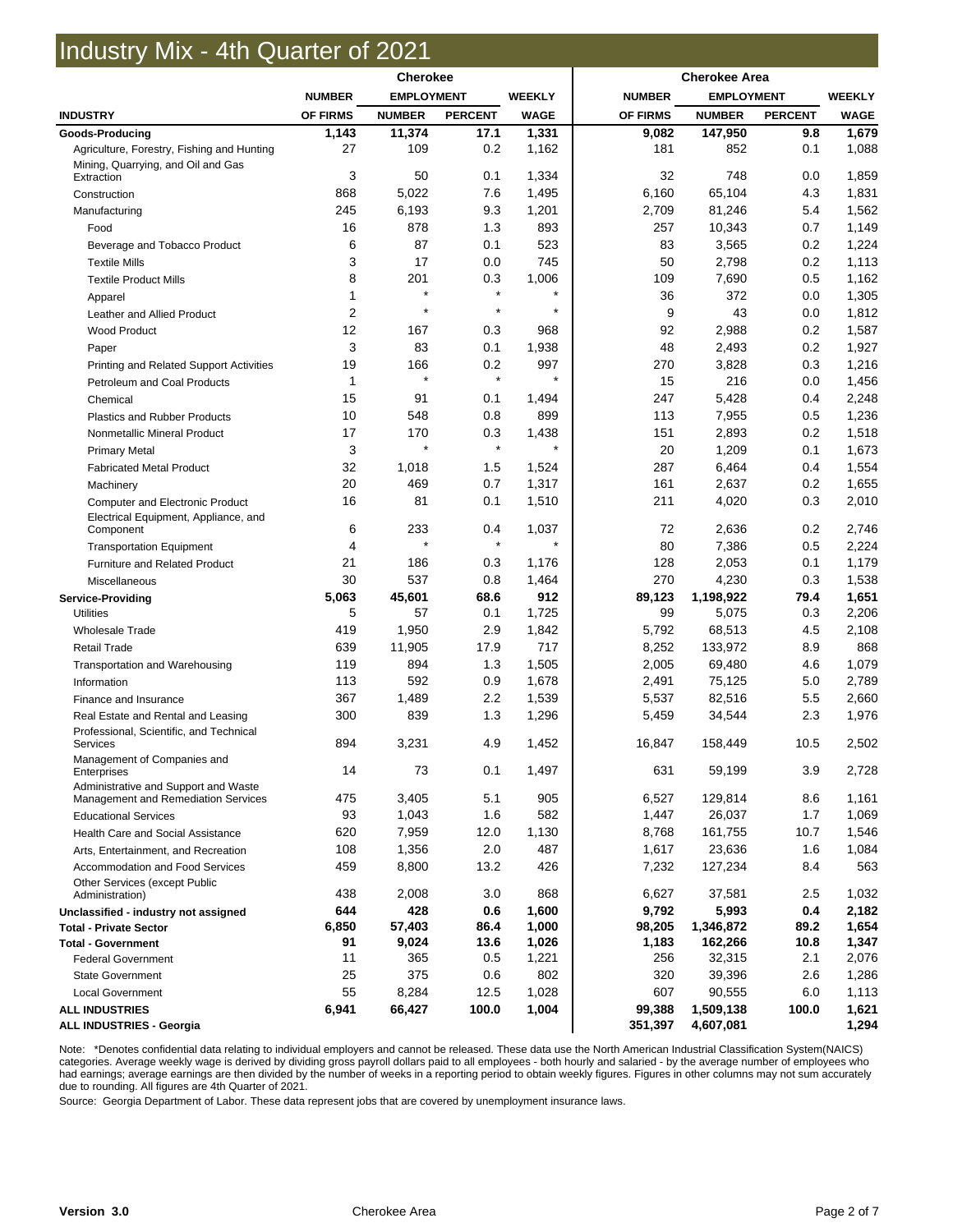#### **Cherokee Per Capita Income Cherokee Industry Mix 2021**

Source: U.S. Bureau of Economic Analysis

# \$56,278 \$52,953 \$51,137 \$49,067 \$46,547 2016 2017 2019 2020 2018

Source: See Industry Mix data on Page 2.



# Top Ten Largest Employers - 2021\*

**Cherokee**  Chart, Inc. Chick Fil-A Inalfa Roof Systems, Inc. Northside Hospital Pilgrim's Pride Corporation Publix Super Markets, Inc. Target The Home Depot The Kroger Company Walmart \*Note: Represents employment covered by unemployment insurance excluding all government agencies except correctional institutions, state and local hospitals, state colleges and universities. Data shown for the Fourth Quarter of 2021. Employers are listed alphabetically by area, not by the number of employees.

**Cherokee Area** 

|                                 | <b>COUNTY</b> |
|---------------------------------|---------------|
| Delta Air Lines, Inc.           | Fulton        |
| Emory Healthcare, Inc.          | Fulton        |
| Georgia Institute Of Technology | Fulton        |
| Grady Health System             | Fulton        |
| Northside Hospital              | Fulton        |
| Publix Super Markets, Inc.      | Cobb          |
| <b>Turner Sports</b>            | Fulton        |
| <b>United Parcel Service</b>    | Fulton        |
| Walmart                         | Fulton        |
| Wellstar Health System, Inc.    | Cobb          |

# Education of the Labor Force<br> **Cherokee Area**<br>
PERCENT DISTRIBUTION BY AGE

Source: Georgia Department of Labor

#### **Cherokee Area**

|                       |                | PERCENT DISTRIBUTION BY AGE |        |           |        |        |  |  |  |
|-----------------------|----------------|-----------------------------|--------|-----------|--------|--------|--|--|--|
|                       | <b>PERCENT</b> |                             |        |           |        |        |  |  |  |
|                       | OF TOTAL       | 18-24                       | 25-34  | $35 - 44$ | 45-64  | $65+$  |  |  |  |
| Elementary            | 4.2%           | 3.4%                        | 4.9%   | 3.1%      | 3.0%   | 9.3%   |  |  |  |
| Some High School      | $8.0\%$        | 14.9%                       | 7.3%   | 5.5%      | 6.2%   | 11.7%  |  |  |  |
| High School Grad/GED  | 23.1%          | 29.5%                       | 20.0%  | 19.6%     | 22.6%  | 30.2%  |  |  |  |
| Some College          | 21.0%          | 36.3%                       | 19.0%  | 18.4%     | 19.5%  | 17.7%  |  |  |  |
| College Grad 2 Yr     | 5.5%           | 3.2%                        | 5.3%   | 6.0%      | 6.8%   | 3.6%   |  |  |  |
| College Grad 4 Yr     | 25.5%          | 11.7%                       | 30.8%  | 31.4%     | 26.7%  | 16.5%  |  |  |  |
| Post Graduate Studies | 12.7%          | 1.1%                        | 12.8%  | 16.0%     | 15.3%  | 11.2%  |  |  |  |
| Totals                | 100.0%         | 100.0%                      | 100.0% | 100.0%    | 100.0% | 100.0% |  |  |  |

Note: Totals are based on the portion of the labor force between ages 18 - 65+. Some College category represents workers with some college with no degree less than two years.

Source: U.S. Census Bureau - 2010 Decennial Census.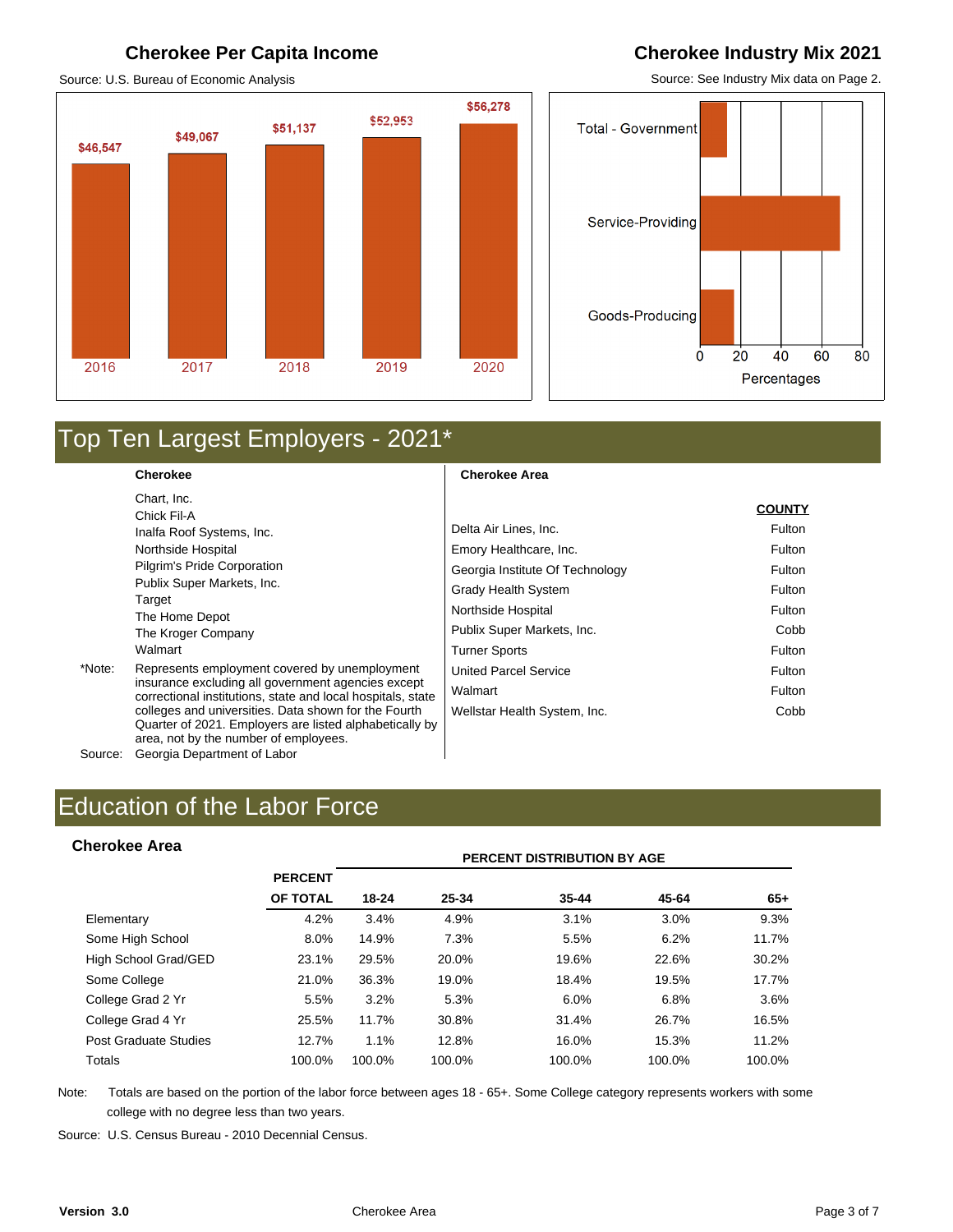## High School Graduates - 2021

|                      | <b>PUBLIC</b><br><b>SCHOOLS</b> | <b>PRIVATE</b><br><b>SCHOOLS*</b> | <b>TOTAL</b> |
|----------------------|---------------------------------|-----------------------------------|--------------|
| <b>Bartow</b>        | 1,193                           | $\overline{\phantom{m}}$          | 1,193        |
| Cherokee             | 2,951                           | --                                | 2,951        |
| Cobb                 | 8,413                           | --                                | 8,413        |
| Dawson               | 242                             | --                                | 242          |
| Forsyth              | 3,759                           | --                                | 3,759        |
| Fulton               | 9,285                           | --                                | 9,285        |
| Gordon               | 693                             | --                                | 693          |
| Pickens              | 284                             |                                   | 284          |
| <b>Cherokee Area</b> | 26,820                          |                                   | 26,820       |



Note: Public schools include city as well as county schools systems.

\* Private schools data is not available for 2021 from Georgia Independent School Association.

Source: The Governor's Office of Student Achievement of Georgia.

## Colleges and Universities

#### **Cherokee Area**

#### **Cobb**

Fortis College fortis.edu Austell Campus (Satellite campus of Chattahoochee Technical College) www.chattahoocheetech.edu Chattahoochee Technical College www.chattahoocheetech.edu Mountain View Campus (Satellite campus of Chattahoochee Technical College) Kennesaw State University Washington and the www.kennesaw.edu Shorter University-College of Adult & Professional Programs www.shorter.edu/professional-education/ Strayer University (Cobb Campus) www.strayer.edu/georgia/cobb-county **Fulton**  SAE Institute of Technology-Atlanta usa.sae.edu/ The Art Institute of Atlanta www.aia.artinstitute.edu American InterContinental University-Atlanta www.aiuniv.edu/online-education Argosy University-Atlanta www.argosy.edu/locations/atlanta Atlanta Technical College www.atlantatech.edu/ Atlanta Metropolitan State College www.atlm.edu Brown College of Court Reporting WWW.bccr.edu Beulah Heights University www.beulah.org Carver Bible College www.carver.edu Clark Atlanta University www.cau.edu Chamberlain University (College of Nursing) www.chamberlain.edu The Creative Circus www.creativecircus.edu Devry University (Alpharetta Campus) www.devry.edu/universities/georgia/alpharetta-campus.html Emory University www.emory.edu Georgia Institute of Technology (Main Campus) www.gatech.edu Georgia Military College (Fairburn Campus) www.gmc.edu/about-gmc/fairburn-campus.cms Grady Health System Professional Schools www.gradyhealthsystem.org Georgia State University www.gsu.edu Herzing University-Atlanta www.herzing.edu Interdenominational Theological Center www.itc.edu Atlanta's John Marshall Law School www.johnmarshall.edu Gwinnett College Atlanta-Marietta (MedTech Institute) www.medtech.edu Morehouse College www.morehouse.edu Morehouse School of Medicine www.msm.edu Oglethorpe University www.oglethorpe.edu South University-Accelerated Graduate Programs www.southuniversity.edu/admissions/accelerated-graduate-programs Spelman College www.spelman.edu Strayer University (Main Campus - Georgia) www.strayer.edu/campus-locations/georgia/chamblee

www.chattahoocheetech.edu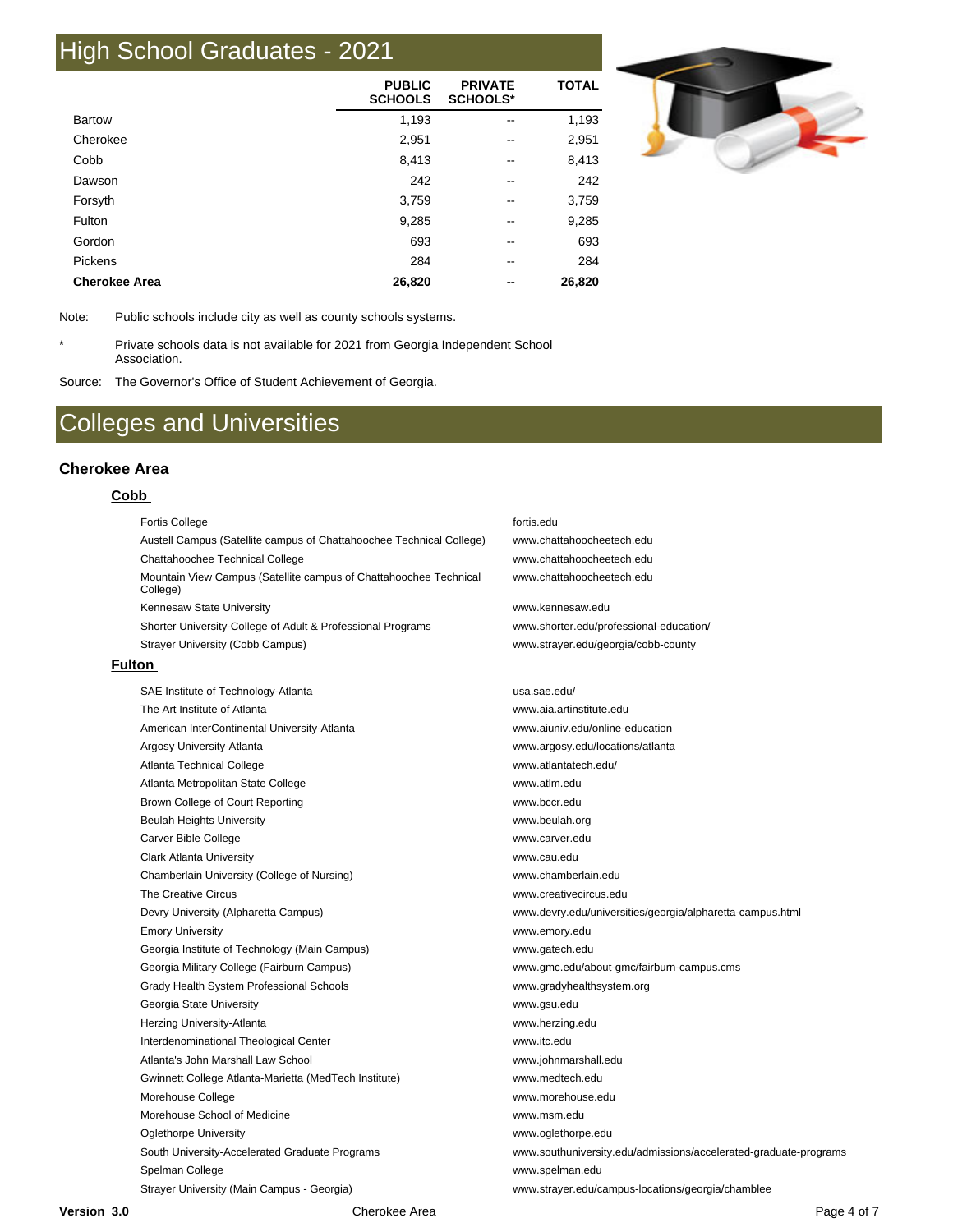#### **Cherokee Area**

| <b>Strayer University (Roswell Campus)</b>                                                  | www.strayer.edu/campus-locations/georgia/roswell  |
|---------------------------------------------------------------------------------------------|---------------------------------------------------|
| <b>Bartow</b>                                                                               |                                                   |
| North Metro Campus (Satellite campus of Chattahoochee Technical<br>College)                 | www.chattahoocheetech.edu                         |
| Georgia Highlands College (Heritage Hall Campus)                                            | www.highlands.edu/campus-locations/heritage-hall/ |
| <u>Cherokee</u>                                                                             |                                                   |
| Canton Campus (Satellite campus of Chattahoochee Technical College)                         | www.chattahoocheetech.edu                         |
| Woodstock Campus (Satellite campus of Chattahoochee Technical<br>College)                   | www.chattahoocheetech.edu                         |
| <b>Reinhardt University</b>                                                                 | www.reinhardt.edu                                 |
| <b>Pickens</b>                                                                              |                                                   |
| Appalachian Campus (Satellite campus of Chattahoochee Technical<br>College)                 | www.chattahoocheetech.edu                         |
| Gordon                                                                                      |                                                   |
| Gordon County Campus (Satellite campus of Georgia Northwestern<br><b>Technical College)</b> | www.gntc.edu                                      |
| Dawson                                                                                      |                                                   |
| Dawson Campus (Satellite campus of Lanier Technical College)                                | www.laniertech.edu                                |
| <u>Forsyth</u>                                                                              |                                                   |
| Forsyth Campus (Satellite campus of Lanier Technical College)                               | www.laniertech.edu                                |

Note: The colleges and universities listed include public and private institutions. This list is updated periodically as information becomes available.

Source: Integrated Postsecondary Education Data System (IPEDS).

# Technical College Graduates - 2021\*

| <b>PROGRAMS</b>                                                     | <b>TOTAL GRADUATES</b> |                |                |           | <b>PERCENT CHANGE</b> |  |  |
|---------------------------------------------------------------------|------------------------|----------------|----------------|-----------|-----------------------|--|--|
|                                                                     | 2019                   | 2020           | 2021           | 2019-2020 | 2020-2021             |  |  |
| Accounting Technology/Technician and Bookkeeping <sup>o</sup>       | 337                    | 443            | 363            | 31.5      | $-18.1$               |  |  |
| Administrative Assistant and Secretarial Science, General           | 34                     | 49             | 30             | 44.1      | $-38.8$               |  |  |
| Allied Health and Medical Assisting Services, Other <sup>®</sup>    | 104                    | 94             | 47             | $-9.6$    | $-50.0$               |  |  |
| Autobody/Collision and Repair Technology/Technician°                | 58                     | 26             | 19             | $-55.2$   | $-26.9$               |  |  |
| Automobile/Automotive Mechanics Technology/Technician°              | 560                    | 473            | 507            | $-15.5$   | 7.2                   |  |  |
| Avionics Maintenance Technology/Technician°                         | 12                     | 18             | 14             | 50.0      | $-22.2$               |  |  |
| Barbering/Barber°                                                   | 130                    | 26             | 11             | $-80.0$   | $-57.7$               |  |  |
| Biology Technician/Biotechnology Laboratory Technician°             | 18                     | 10             | $\overline{7}$ | $-44.4$   | $-30.0$               |  |  |
| Business Administration and Management, General <sup>®</sup>        | 421                    | 663            | 406            | 57.5      | $-38.8$               |  |  |
| CAD/CADD Drafting and/or Design Technology/Technician°              | 36                     | 27             | 35             | $-25.0$   | 29.6                  |  |  |
| Carpentry/Carpenter°                                                | 87                     | 106            | 74             | 21.8      | $-30.2$               |  |  |
| Child Care and Support Services Management°                         | 61                     | 66             | 47             | 8.2       | $-28.8$               |  |  |
| Child Care Provider/Assistant <sup>o</sup>                          | 143                    | 365            | 394            | 155.2     | 7.9                   |  |  |
| Clinical/Medical Laboratory Technician                              | $6\phantom{1}$         | $\overline{7}$ | 11             | 16.7      | 57.1                  |  |  |
| Computer and Information Systems Security/Information<br>Assurance° | 138                    | 130            | 197            | $-5.8$    | 51.5                  |  |  |
| Computer Installation and Repair Technology/Technician°             | 229                    | 345            | 402            | 50.7      | 16.5                  |  |  |
| Computer Programming, Specific Applications°                        | 83                     | 74             | 58             | $-10.8$   | $-21.6$               |  |  |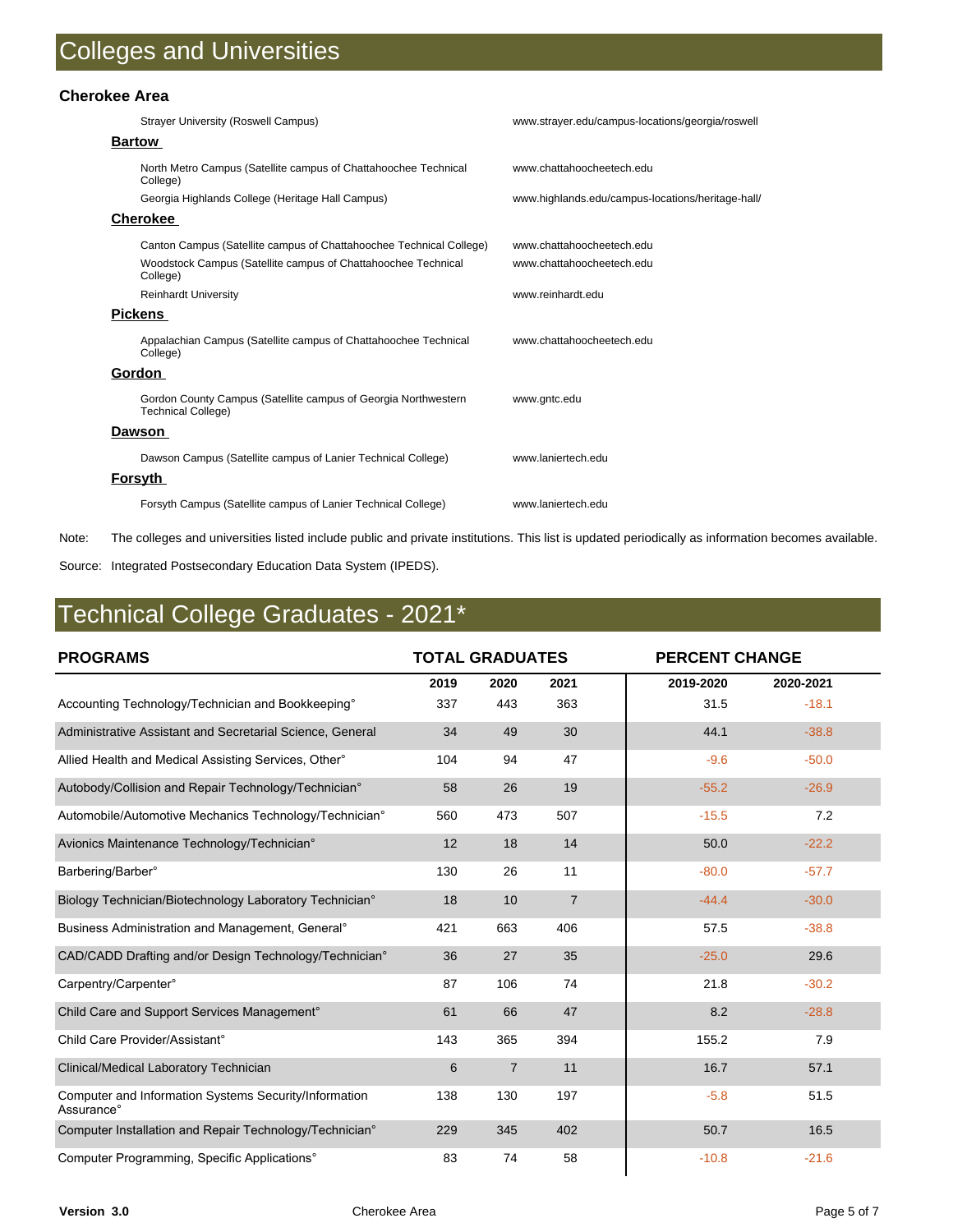# Technical College Graduates - 2021\*

| <b>PROGRAMS</b>                                                                      | <b>TOTAL GRADUATES</b> |                |                | <b>PERCENT CHANGE</b> |           |  |
|--------------------------------------------------------------------------------------|------------------------|----------------|----------------|-----------------------|-----------|--|
|                                                                                      | 2019                   | 2020           | 2021           | 2019-2020             | 2020-2021 |  |
| Computer Programming/Programmer, General                                             | 56                     | 68             | 61             | 21.4                  | $-10.3$   |  |
| Cosmetology/Cosmetologist, General <sup>o</sup>                                      | 365                    | 229            | 176            | $-37.3$               | $-23.1$   |  |
| Criminal Justice/Safety Studies°                                                     | 123                    | 190            | 196            | 54.5                  | 3.2       |  |
| <b>Culinary Arts/Chef Training</b>                                                   | 23                     | 56             | 17             | 143.5                 | $-69.6$   |  |
| Data Modeling/Warehousing and Database Administration°                               | 3                      | 11             | 5              | 266.7                 | $-54.5$   |  |
| Dental Assisting/Assistant°                                                          | 21                     | 22             | 24             | 4.8                   | 9.1       |  |
| Dental Hygiene/Hygienist                                                             | 14                     | 12             | 14             | $-14.3$               | 16.7      |  |
| Design and Visual Communications, General°                                           | 155                    | 169            | 158            | 9.0                   | $-6.5$    |  |
| Diesel Mechanics Technology/Technician°                                              | 22                     | 28             | 13             | 27.3                  | $-53.6$   |  |
| Drafting and Design Technology/Technician, General <sup>®</sup>                      | 58                     | 61             | 35             | 5.2                   | $-42.6$   |  |
| Early Childhood Education and Teaching                                               | 105                    | 102            | 146            | $-2.9$                | 43.1      |  |
| Electrical, Electronic and Communications Engineering<br>Technology/Technician       | 14                     | 11             | 21             | $-21.4$               | 90.9      |  |
| Electrician°                                                                         | 52                     | 77             | 27             | 48.1                  | $-64.9$   |  |
| Emergency Medical Technology/Technician (EMT<br>Paramedic)°                          | 133                    | 125            | 184            | $-6.0$                | 47.2      |  |
| <b>Fire Services Administration</b>                                                  | 4                      | $\mathbf{1}$   | $\overline{2}$ | $-75.0$               | 100.0     |  |
| Food Preparation/Professional Cooking/Kitchen Assistant°                             | 228                    | 46             | 38             | $-79.8$               | $-17.4$   |  |
| Health Information/Medical Records Technology/Technician                             | 53                     | 38             | 41             | $-28.3$               | 7.9       |  |
| Health Services/Allied Health/Health Sciences, General°                              | 85                     | 505            | 406            | 494.1                 | $-19.6$   |  |
| Heating, Air Conditioning, Ventilation and Refrigeration<br>Maintenance Technology/° | 343                    | 459            | 437            | 33.8                  | $-4.8$    |  |
| Heavy Equipment Maintenance Technology/Technician                                    | 12                     | 6              | 1              | $-50.0$               | $-83.3$   |  |
| Hospitality Administration/Management, General <sup>o</sup>                          | 29                     | 34             | 18             | 17.2                  | $-47.1$   |  |
| Hotel/Motel Administration/Management°                                               | 12                     | 14             | 3              | 16.7                  | $-78.6$   |  |
| Human Resources Management/Personnel Administration,<br>General <sup>°</sup>         | 63                     | 71             | 39             | 12.7                  | $-45.1$   |  |
| Industrial Mechanics and Maintenance Technology°                                     | 89                     | 64             | 99             | $-28.1$               | 54.7      |  |
| Interior Design°                                                                     | 132                    | 182            | 104            | 37.9                  | $-42.9$   |  |
| Legal Assistant/Paralegal°                                                           | 12                     | 10             | 7              | $-16.7$               | $-30.0$   |  |
| Licensed Practical/Vocational Nurse Training                                         | 32                     | 42             | 31             | 31.3                  | $-26.2$   |  |
| Logistics and Materials Management                                                   | 6                      | 12             | 14             | 100.0                 | 16.7      |  |
| Logistics, Materials, and Supply Chain Management°                                   | 9                      | $\overline{7}$ | 14             | $-22.2$               | 100.0     |  |
| Marketing/Marketing Management, General                                              | 46                     | 46             | 40             | 0.0                   | $-13.0$   |  |
| Mechanic and Repair Technologies/Technicians, Other                                  | 6                      | 8              | 8              | 33.3                  | 0.0       |  |
| Mechanical Drafting and Mechanical Drafting CAD/CADD°                                | 13                     | 8              | 8              | $-38.5$               | 0.0       |  |
| <b>Medical/Clinical Assistant</b>                                                    | 24                     | 47             | 32             | 95.8                  | $-31.9$   |  |
| Medium/Heavy Vehicle and Truck Technology/Technician°                                | 36                     | 28             | 9              | $-22.2$               | $-67.9$   |  |
| Meeting and Event Planning°                                                          | 15                     | 12             | $\mathbf{1}$   | $-20.0$               | $-91.7$   |  |
| Network and System Administration/Administrator°                                     | 73                     | 105            | 408            | 43.8                  | 288.6     |  |
| Nursing Assistant/Aide and Patient Care Assistant/Aide°                              | 14                     | 22             | 9              | 57.1                  | $-59.1$   |  |